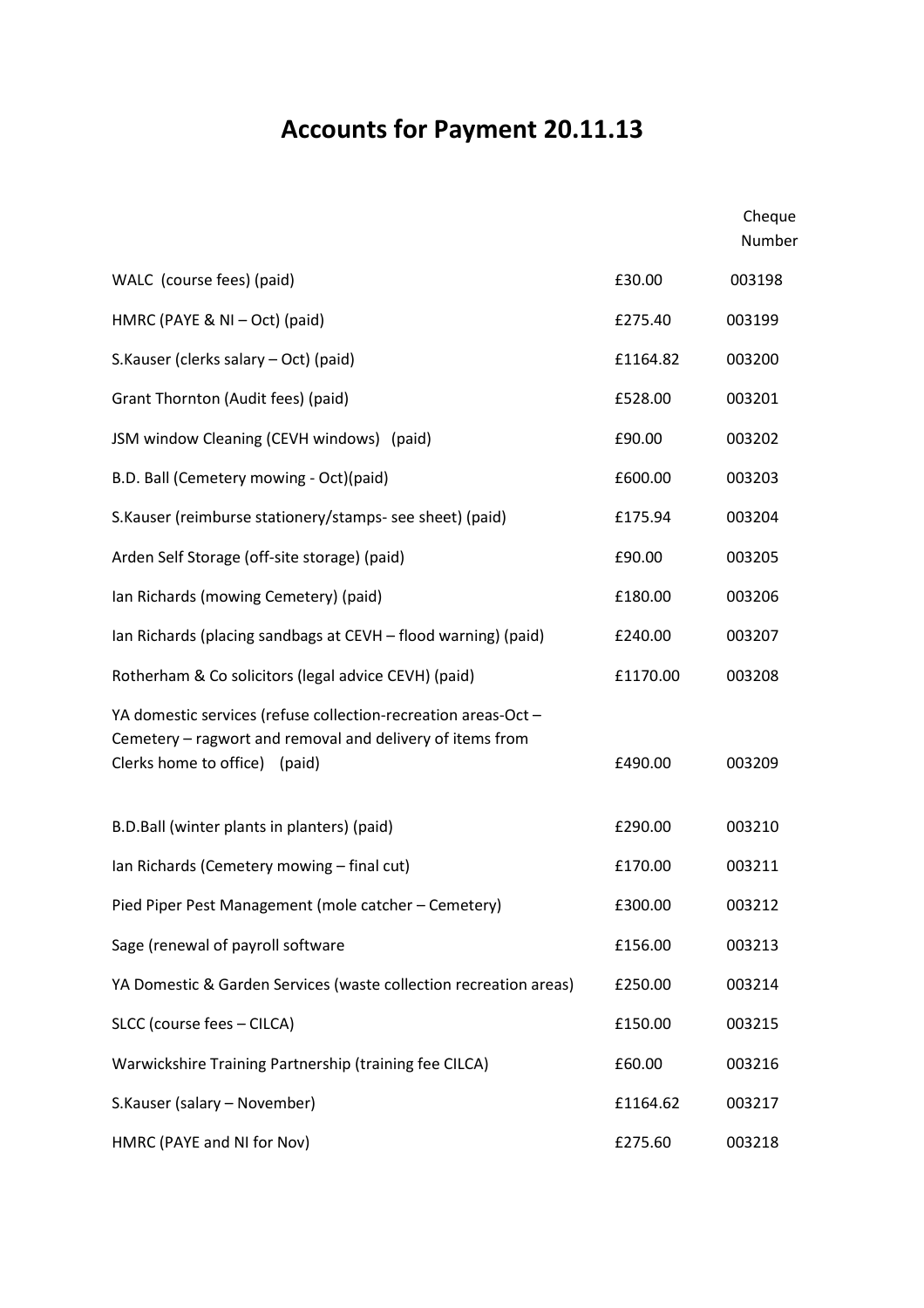| Arden Self Storage Limited (annual storage fees – discount of 10%) | £1080.00    | 003219    |
|--------------------------------------------------------------------|-------------|-----------|
| West Midlands Police (rent - offices)                              | £9,000.00   | 003220    |
| SMBC (fixing faulty lights – Xmas display)<br>invoice)             | £776.00     | (awaiting |
| SMBC (fixing Xmas lights and displays)<br>invoice)                 | <b>£TBA</b> | awaiting) |
| <b>SMBC</b> (installing Christmas Tree pit)<br>invoice)            | £3468.15    | awaiting  |

| Direct Debits/Standing Order                                      |         |
|-------------------------------------------------------------------|---------|
| West Midlands Pension Fund<br>(Oct)                               | £275.02 |
| West Midlands Pension Fund (Nov)                                  | £275.02 |
| Fortress (Waste removal – Cemetery/recreation grounds)            | £290.70 |
| British Telecom (phone line CCTV) (final bill – changed provider) | f       |

Invoices Raised

Cemetery (various) £700.00

## Orders Placed

Clear guttering – Chadwick End Village hall – JSM Window cleaning Alarm testing – Chadwick End Village Hall – YA domestic sercices New electricity contract with E-on – Chadwick End village hall for 1 year